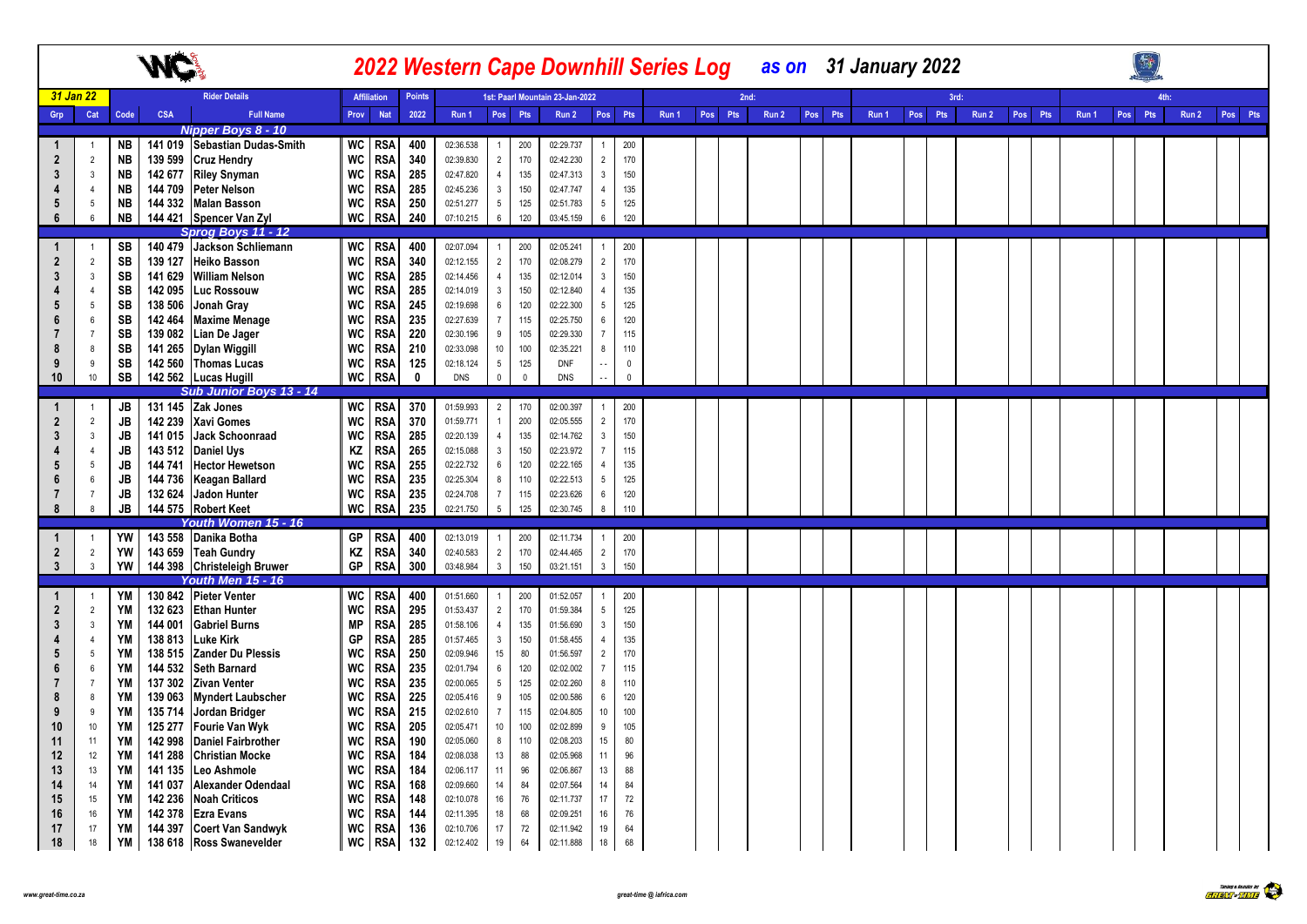|                |                |                   |           |            |                                           |           |                    |               |            |                  |             |                                 |                 |         |       |         |       |         | 2022 Western Cape Downhill Series Log as on 31 January 2022 |            |       |         |       |         |       |         |
|----------------|----------------|-------------------|-----------|------------|-------------------------------------------|-----------|--------------------|---------------|------------|------------------|-------------|---------------------------------|-----------------|---------|-------|---------|-------|---------|-------------------------------------------------------------|------------|-------|---------|-------|---------|-------|---------|
|                | 31 Jan 22      |                   |           |            | <b>Rider Details</b>                      |           | <b>Affiliation</b> | <b>Points</b> |            |                  |             | 1st: Paarl Mountain 23-Jan-2022 |                 |         |       |         | 2nd:  |         |                                                             |            | 3rd:  |         |       |         | 4th:  |         |
| Grp            |                | Cat               | Code      | <b>CSA</b> | <b>Full Name</b>                          | Prov      | <b>Nat</b>         | 2022          | Run 1      |                  | Pos Pts     | Run 2                           |                 | Pos Pts | Run 1 | Pos Pts | Run 2 | Pos Pts | Run 1                                                       | Pos<br>Pts | Run 2 | Pos Pts | Run 1 | Pos Pts | Run 2 | Pos Pts |
|                | 19             | 19                | YM        | 142772     | Louis Du Plessis                          | WC        | <b>RSA</b>         | 120           | 02:14.416  | 20               | 60          | 02:13.202                       | 20              | 60      |       |         |       |         |                                                             |            |       |         |       |         |       |         |
|                | 20             | 20                | YM        | 142 510    | <b>Reagan Bristow Gomes</b>               | GP        | <b>RSA</b>         | 108           | 02:14.862  | 22               | $54\,$      | 02:16.812                       | 22              | 54      |       |         |       |         |                                                             |            |       |         |       |         |       |         |
| 21             |                | 21                | YM        | 132 549    | <b>Marcel Fourie</b>                      | WC        | <b>RSA</b>         | 105           | 02:17.284  | 24               | 48          | 02:13.516                       | 21              | 57      |       |         |       |         |                                                             |            |       |         |       |         |       |         |
|                | 22             | 22                | YM        | 126 059    | <b>Scott Meredith</b>                     | WC        | <b>RSA</b>         | 102           | 02:17.037  | 23               | 51          | 02:17.422                       | 23              | 51      |       |         |       |         |                                                             |            |       |         |       |         |       |         |
|                | 23             | 23                | YM        | 143 508    | <b>Connor Taylor</b>                      | GP        | <b>RSA</b>         | 102           | 02:14.755  | 21               | 57          | 02:24.323                       | 25              | 45      |       |         |       |         |                                                             |            |       |         |       |         |       |         |
|                | 24             | 24                | <b>YM</b> | 143766     | <b>Noah Fourie</b>                        | <b>WC</b> | <b>RSA</b>         | 90            | 02:25.290  | 26               | 42          | 02:18.283                       | 24              | 48      |       |         |       |         |                                                             |            |       |         |       |         |       |         |
|                | 25             | 25                | YM        | 144 651    | Adriaan De Waard                          | <b>WC</b> | <b>RSA</b>         | 78            | 02:17.556  | 25               | 45          | 02:27.781                       | 29              | 33      |       |         |       |         |                                                             |            |       |         |       |         |       |         |
|                | 26             | 26                | <b>YM</b> | 142 563    | Christopher Jansen Van Renst WC           |           | <b>RSA</b>         | 75            | 02:28.716  | 29               | 33          | 02:25.602                       | 26              | 42      |       |         |       |         |                                                             |            |       |         |       |         |       |         |
|                | 27             | 27                | YM        | 144 374    | Jack Brookstein                           | WC        | <b>RSA</b>         | 75            | 02:26.663  | 27               | 39          | 02:26.528                       | 28              | 36      |       |         |       |         |                                                             |            |       |         |       |         |       |         |
|                | 28             | 28                | YM        | 138 489    | <b>Pierre Grobbelaar</b>                  | WC        | <b>RSA</b>         | 69            | 02:29.805  | 30 <sup>°</sup>  | $30\,$      | 02:25.684                       | 27              | 39      |       |         |       |         |                                                             |            |       |         |       |         |       |         |
|                | 29             | 29                | YM        |            | 143 802 Marnu Van Sandwyk                 | WC        | <b>RSA</b>         | 66            | 02:27.884  | 28               | 36          | 02:27.801                       | 30              | 30      |       |         |       |         |                                                             |            |       |         |       |         |       |         |
|                | 30             | $30\,$            | YM        |            | 144 740 Jed Emond                         | WC        | <b>RSA</b>         | 56            | 02:35.120  | 31               | $28\,$      | 02:37.468                       | 31              | 28      |       |         |       |         |                                                             |            |       |         |       |         |       |         |
|                |                |                   |           |            | Junior Men 17 - 18                        |           |                    |               |            |                  |             |                                 |                 |         |       |         |       |         |                                                             |            |       |         |       |         |       |         |
| $\mathbf 1$    |                | $\overline{1}$    | <b>JM</b> |            | 119 342 Ike Klaassen                      | WC        | <b>RSA</b>         | 370           | 01:47.452  | $\overline{2}$   | 170         | 01:46.947                       | $\overline{1}$  | 200     |       |         |       |         |                                                             |            |       |         |       |         |       |         |
|                | $\overline{2}$ | $\overline{2}$    | <b>JM</b> | 110 347    | <b>Philip Van Schalkwyk</b>               | WC        | <b>RSA</b>         | 370           | 01:45.663  | $\overline{1}$   | 200         | 01:47.037                       | $\overline{2}$  | 170     |       |         |       |         |                                                             |            |       |         |       |         |       |         |
| 3              |                | $\mathbf{3}$      | JM        | 115 484    | <b>Ross Kew</b>                           | ΚZ        | <b>RSA</b>         | 300           | 01:50.631  | $\mathbf{3}$     | 150         | 01:49.157                       | $\mathbf{3}$    | 150     |       |         |       |         |                                                             |            |       |         |       |         |       |         |
|                |                | $\overline{4}$    | JM        | 101 729    | <b>Keagan Brand</b>                       | ΚZ        | <b>RSA</b>         | 270           | 01:51.305  | $\overline{4}$   | 135         | 01:50.833                       | $\overline{4}$  | 135     |       |         |       |         |                                                             |            |       |         |       |         |       |         |
| 5              |                | 5                 | JM        | 17 513     | Nate Hall                                 | ΚZ        | <b>RSA</b>         | 250           | 01:55.552  | $5\phantom{.0}$  | 125         | 01:51.762                       | $5\phantom{.0}$ | 125     |       |         |       |         |                                                             |            |       |         |       |         |       |         |
|                | 6              | 6                 | JM        | 141 371    | <b>Alex De Bruin</b>                      | KZ        | <b>RSA</b>         | 235           | 01:59.836  | $\overline{7}$   | 115         | 01:53.204                       | $6\overline{6}$ | 120     |       |         |       |         |                                                             |            |       |         |       |         |       |         |
|                |                | $\overline{7}$    | JM        | 141 505    | <b>Dawid Bekker</b>                       | <b>WC</b> | <b>RSA</b>         | 215           | 02:04.183  | 8                | 110         | 02:07.114                       | 9               | 105     |       |         |       |         |                                                             |            |       |         |       |         |       |         |
| 8              |                | 8<br>$\mathbf{q}$ | JM        | 17 512     | Liam Hall                                 | KZ        | <b>RSA</b>         | 212           | 01:56.769  | $\,6\,$          | 120         | 03:04.668                       | 12              | 92      |       |         |       |         |                                                             |            |       |         |       |         |       |         |
| 9              |                |                   | <b>JM</b> |            | 135 932 Blake Frodsham<br>Elite Women 19+ | KZ        | <b>RSA</b>         | 210           | 02:06.171  | $10-10$          | 100         | 02:05.058                       | 8               | 110     |       |         |       |         |                                                             |            |       |         |       |         |       |         |
| -1             |                | $\overline{1}$    | EW        | 5 3 8 7    | <b>Frances Du Toit</b>                    |           | WC RSA             | 400           | 02:02.963  | $\overline{1}$   | 200         | 02:04.118                       | $\overline{1}$  | 200     |       |         |       |         |                                                             |            |       |         |       |         |       |         |
|                | $\mathbf{2}$   | $\overline{2}$    | EW        | 5 3 5 9    | <b>Sabine Thies</b>                       | ΚZ        | <b>RSA</b>         | 340           | 02:06.085  | $\overline{2}$   | 170         | 02:04.763                       | $\overline{2}$  | 170     |       |         |       |         |                                                             |            |       |         |       |         |       |         |
| 3              |                | $\mathbf{3}$      | EW        | 45 343     | <b>Gina Nixon</b>                         | WC        | <b>RSA</b>         | 285           | 02:10.485  | $\overline{4}$   | 135         | 02:10.659                       | $\mathbf{3}$    | 150     |       |         |       |         |                                                             |            |       |         |       |         |       |         |
|                |                | $\overline{4}$    | EW        | 74 883     | Jessi Nixon                               | WC        | <b>RSA</b>         | 285           | 02:09.018  | $\mathbf{3}$     | 150         | 02:12.205                       | $\overline{4}$  | 135     |       |         |       |         |                                                             |            |       |         |       |         |       |         |
| 5              |                | 5                 | EW        | 144 598    | <b>Roxy Baynes</b>                        | WC        | <b>RSA</b>         | 245           | 02:39.968  | $\,6\,$          | 120         | 02:43.694                       | $5\overline{)}$ | 125     |       |         |       |         |                                                             |            |       |         |       |         |       |         |
| 6              |                | 6                 | EW        | 144 739    | <b>Lizelle Thompson</b>                   | WC        | <b>RSA</b>         | 245           | 02:30.774  | $\sqrt{5}$       | 125         | 02:44.187                       | $6\phantom{.0}$ | 120     |       |         |       |         |                                                             |            |       |         |       |         |       |         |
| $\overline{7}$ |                | $\overline{7}$    | EW        | 88 997     | Leigh Brookstein                          | <b>WC</b> | <b>RSA</b>         | 230           | 02:45.080  | $\overline{7}$   | 115         | 02:48.318                       | $\overline{7}$  | 115     |       |         |       |         |                                                             |            |       |         |       |         |       |         |
|                |                |                   |           |            | Elite Men 19+                             |           |                    |               |            |                  |             |                                 |                 |         |       |         |       |         |                                                             |            |       |         |       |         |       |         |
| -1             |                | $\overline{1}$    | EM        | 73874      | Johann Potgieter                          | WC        | <b>RSA</b>         | 400           | 01:42.499  | $\overline{1}$   | 200         | 01:41.790                       | $\overline{1}$  | 200     |       |         |       |         |                                                             |            |       |         |       |         |       |         |
| $\overline{2}$ |                | $\overline{2}$    | <b>EM</b> | 68 160     | <b>Stefan Garlicki</b>                    | WC        | <b>RSA</b>         | 340           | 01:44.058  | $\overline{2}$   | 170         | 01:42.870                       | $\overline{2}$  | 170     |       |         |       |         |                                                             |            |       |         |       |         |       |         |
| 3              |                | $\mathbf{3}$      | EM        | 117 459    | <b>Struan Mcmaster</b>                    | <b>WC</b> | <b>RSA</b>         | 285           | 01:46.666  | $\overline{4}$   | 135         | 01:46.132                       | $\mathbf{3}$    | 150     |       |         |       |         |                                                             |            |       |         |       |         |       |         |
|                |                | $\overline{4}$    | EM        | 118 174    | <b>Cullen Mcmaster</b>                    | WC        | <b>RSA</b>         | 270           | 01:44.784  | $\mathbf{3}$     | 150         | 01:46.608                       | $6\overline{6}$ | 120     |       |         |       |         |                                                             |            |       |         |       |         |       |         |
|                |                | 5                 | <b>EM</b> | 108 050    | Niko Velasco                              | <b>WC</b> | <b>RSA</b>         | 250           | 01:47.696  | $\sqrt{5}$       | 125         | 01:46.530                       | $5\phantom{.0}$ | 125     |       |         |       |         |                                                             |            |       |         |       |         |       |         |
| 6              |                | $6\phantom{1}6$   | EM        | 137826     | <b>Rory Kirk</b>                          | GP        | <b>RSA</b>         | 235           | 01:49.812  | $6\phantom{.0}$  | 120         | 01:48.079                       | $\overline{7}$  | 115     |       |         |       |         |                                                             |            |       |         |       |         |       |         |
|                |                | $\overline{7}$    | EM        | 97 086     | Jason Du Toit                             | WC        | <b>RSA</b>         | 225           | 01:49.910  | $\overline{7}$   | 115         | 01:48.350                       | 8               | 110     |       |         |       |         |                                                             |            |       |         |       |         |       |         |
|                |                | 8                 | EM        | 61 288     | <b>Matthew Lombardi</b>                   | WC        | <b>RSA</b>         | 205           | 01:51.727  | 9                | 105         | 01:48.935                       | 10              | 100     |       |         |       |         |                                                             |            |       |         |       |         |       |         |
| 9              |                | 9                 | <b>EM</b> | 4 2 8 6    | Sharjah Jonsson                           | ΚZ        | <b>RSA</b>         | 202           | 01:51.296  | $8\phantom{1}$   | 110         | 01:52.118                       | 12              | 92      |       |         |       |         |                                                             |            |       |         |       |         |       |         |
|                | 10             | $10$              | EM        | 63836      | Duran Van Eeden                           | <b>WC</b> | <b>RSA</b>         | 188           | 01:52.065  | 10               | 100         | 01:54.226                       | 13              | 88      |       |         |       |         |                                                             |            |       |         |       |         |       |         |
|                | 11             | 11                | EM        | 138 342    | <b>Matthew Van Rosenveld</b>              | WC        | <b>RSA</b>         | 184           | 01:53.528  | 13               | 88          | 01:50.968                       | 11              | 96      |       |         |       |         |                                                             |            |       |         |       |         |       |         |
|                | 12             | 12                | EM        | 111 629    | <b>Michard Meets</b>                      | <b>WC</b> | <b>RSA</b>         | 180           | 01:52.230  | 11               | 96          | 01:54.236                       | 14              | 84      |       |         |       |         |                                                             |            |       |         |       |         |       |         |
|                | 13             | 13                | <b>EM</b> | 67 212     | Adi Van Der Merwe                         | WC        | <b>RSA</b>         | 177           | 02:07.002  | 17               | 72          | 01:48.499                       | 9               | 105     |       |         |       |         |                                                             |            |       |         |       |         |       |         |
|                | 14             | 14                | EM        | 121 311    | Jayden Lang                               | WC        | <b>RSA</b>         | 168           | 01:53.523  | 12               | 92          | 01:57.174                       | 16              | 76      |       |         |       |         |                                                             |            |       |         |       |         |       |         |
|                | 15             | 15                | EM        | 144 432    | <b>Waldo De Wet</b>                       | WC        | <b>RSA</b>         | 148           | 01:58.380  | 15 <sub>15</sub> | 80          | 01:58.259                       | 18              | 68      |       |         |       |         |                                                             |            |       |         |       |         |       |         |
|                | 16             | $16\,$            | EM        | 143 668    | <b>Brandon Willcocks</b>                  | WC        | <b>RSA</b>         | 140           | 02:07.983  | 18               | 68          | 01:57.734                       | 17              | 72      |       |         |       |         |                                                             |            |       |         |       |         |       |         |
|                | 17             | 17                | EM        | 144 755    | <b>Dricus Pretorius</b>                   | WC        | <b>RSA</b>         | 136           | 01:59.593  | 16               | 76          | 02:00.256                       | 20              | 60      |       |         |       |         |                                                             |            |       |         |       |         |       |         |
|                | 18             | 18                | EM        | 98796      | <b>Connor Finnis</b>                      | KZ        | <b>RSA</b>         | 135           | <b>DNF</b> | $\mathbb O$      | $\mathbf 0$ | 01:46.399                       | $\overline{4}$  | 135     |       |         |       |         |                                                             |            |       |         |       |         |       |         |
|                | 19             | 19                | EM        | 8 0 0 5    | <b>Chris Wolhuter</b>                     | WC        | <b>RSA</b>         | 118           | 02:09.533  | 19               | 64          | 02:07.029                       | 22              | 54      |       |         |       |         |                                                             |            |       |         |       |         |       |         |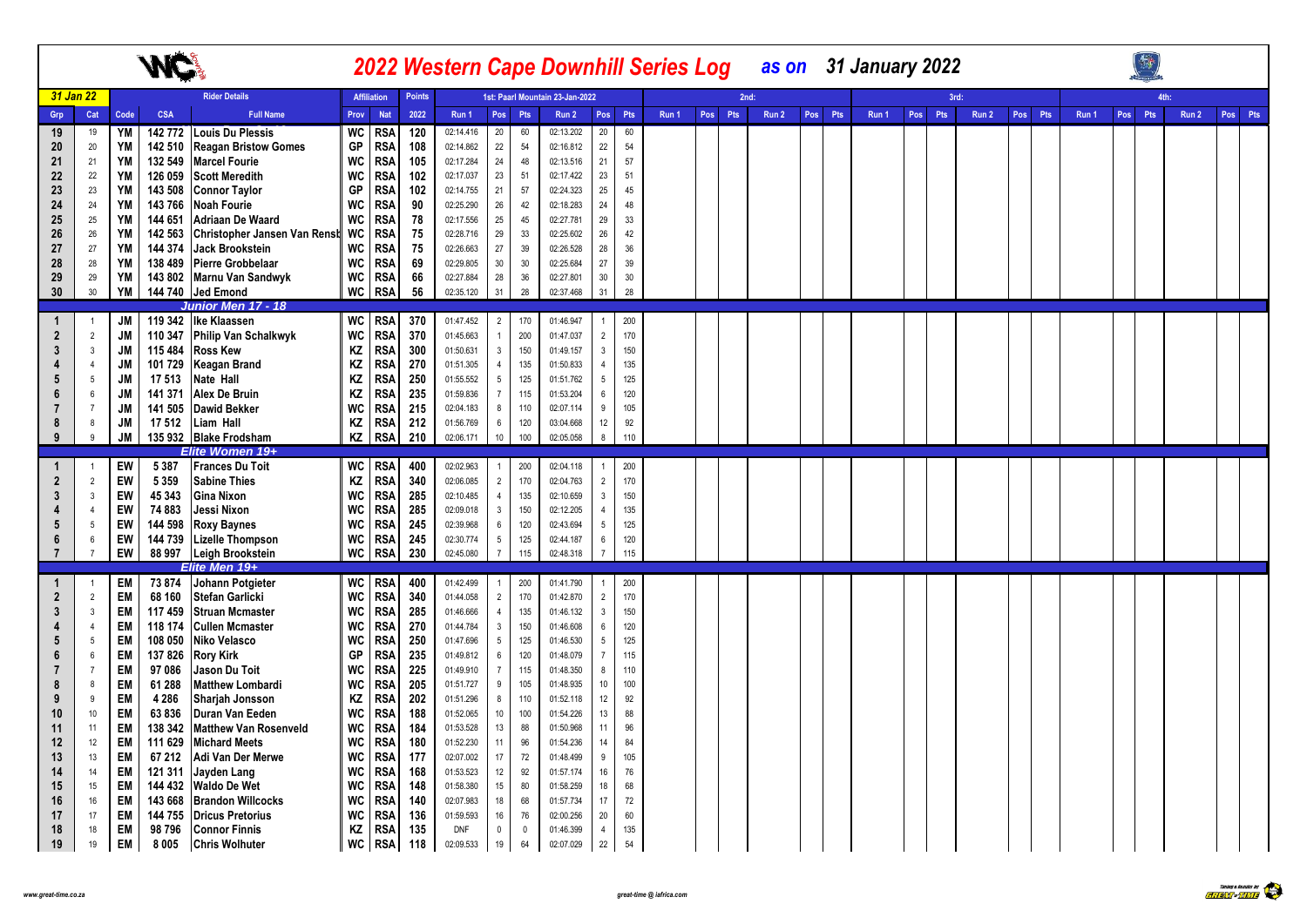|                      |                      |           |                    |                                                 |           |                          |               |                        |                     |             | <b>2022 Western Cape Downhill Series Log</b> |                 |              |       |         |      |       |         | as on 31 January 2022 |     |      |       |         |       |            |       |         |  |
|----------------------|----------------------|-----------|--------------------|-------------------------------------------------|-----------|--------------------------|---------------|------------------------|---------------------|-------------|----------------------------------------------|-----------------|--------------|-------|---------|------|-------|---------|-----------------------|-----|------|-------|---------|-------|------------|-------|---------|--|
|                      | 31 Jan 22            |           |                    | <b>Rider Details</b>                            |           | <b>Affiliation</b>       | <b>Points</b> |                        |                     |             | 1st: Paarl Mountain 23-Jan-2022              |                 |              |       |         | 2nd: |       |         |                       |     | 3rd: |       |         |       | <b>Ath</b> |       |         |  |
| Grp                  | Cat                  | Code      | <b>CSA</b>         | <b>Full Name</b>                                | Prov      | <b>Nat</b>               | 2022          | Run 1                  |                     | Pos Pts     | Run 2                                        | Pos Pts         |              | Run 1 | Pos Pts |      | Run 2 | Pos Pts | Run 1                 | Pos | Pts  | Run 2 | Pos Pts | Run 1 | Pos Pts    | Run 2 | Pos Pts |  |
| 20                   | 20                   | EM        | 144 693            | <b>Mackinley Daly</b>                           | ΚZ        | <b>RSA</b>               | 115           | 02:23.475              | 23                  | 51          | 01:59.759                                    | 19              | 64           |       |         |      |       |         |                       |     |      |       |         |       |            |       |         |  |
| 21                   | 21                   | EM        | 141 134            | <b>Aaron Ashmole</b>                            | WC        | <b>RSA</b>               | 111           | 02:11.013              | 20                  | 60          | 02:07.461                                    | 23              | 51           |       |         |      |       |         |                       |     |      |       |         |       |            |       |         |  |
| 22                   | 22                   | EM        | 43 558             | <b>Drever Botma</b>                             | WC        | <b>RSA</b>               | 96            | 02:42.129              | 24                  | 48          | 02:09.379                                    | 24              | 48           |       |         |      |       |         |                       |     |      |       |         |       |            |       |         |  |
| 23                   | 23                   | EM        |                    | 141 040 Jensen Meyer                            | WC        | <b>RSA</b>               | $\mathbf 0$   | <b>DNS</b>             | $\mathsf{O}\xspace$ | $\mathbb O$ | <b>DNS</b>                                   |                 | $\mathbf{0}$ |       |         |      |       |         |                       |     |      |       |         |       |            |       |         |  |
|                      |                      |           |                    | Sub Veteran Men 30 - 39                         |           |                          |               |                        |                     |             |                                              |                 |              |       |         |      |       |         |                       |     |      |       |         |       |            |       |         |  |
| $\mathbf{1}$         | $\overline{1}$       |           |                    | SV 34 069 Justin Victor                         |           | MP RSA                   | 400           | 02:02.611              |                     | 1 200       | 02:02.435                                    | $\overline{1}$  | 200          |       |         |      |       |         |                       |     |      |       |         |       |            |       |         |  |
|                      |                      |           |                    | Veteran Men 40 - 49                             |           |                          |               |                        |                     |             |                                              |                 |              |       |         |      |       |         |                       |     |      |       |         |       |            |       |         |  |
| $\mathbf{1}$         |                      | VM        |                    | 140 518 Pieter Rossouw                          | WC        | <b>RSA</b>               | 400           | 01:57.477              | $\overline{1}$      | 200         | 01:58.537                                    | $\overline{1}$  | 200          |       |         |      |       |         |                       |     |      |       |         |       |            |       |         |  |
| $\overline{2}$       | $\overline{2}$       | VM        |                    | 135 342 Gareth Jones                            | WC        | <b>RSA</b>               | 285           | 02:21.150              | $\overline{4}$      | 135         | 02:22.705                                    | $\mathbf{3}$    | 150          |       |         |      |       |         |                       |     |      |       |         |       |            |       |         |  |
| $\mathbf{3}$         | $\mathbf{3}$         | VM        |                    | 144 710 Petrus Nelson                           |           | $WC$ RSA                 | 285           | 02:16.459              | $\mathbf{3}$        | 150         | 03:07.709                                    | $\overline{4}$  | 135          |       |         |      |       |         |                       |     |      |       |         |       |            |       |         |  |
|                      | $\overline{1}$       | MМ        |                    | <b>Master Men 50 - 59</b><br>17 069 Chris Nixon |           | GP RSA                   | 370           | 01:55.189              | $\overline{1}$      | 200         | 01:56.763                                    | $\overline{2}$  | 170          |       |         |      |       |         |                       |     |      |       |         |       |            |       |         |  |
| -1<br>$\overline{2}$ | $\overline{2}$       | <b>MM</b> |                    | 81 009 Alastair Brand                           | KZ        | <b>RSA</b>               | 270           | 02:10.582              | $\overline{4}$      | 135         | 02:08.998                                    | $\overline{4}$  | 135          |       |         |      |       |         |                       |     |      |       |         |       |            |       |         |  |
|                      |                      |           |                    | <b>OVERALL all Categories</b>                   |           |                          |               |                        |                     |             |                                              |                 |              |       |         |      |       |         |                       |     |      |       |         |       |            |       |         |  |
|                      | $\overline{1}$       | EM        | 73 874             | Johann Potgieter                                |           | WC RSA                   | 500           | 01:42.499              | $\overline{1}$      | 250         | 01:41.790                                    | $\overline{1}$  | 250          |       |         |      |       |         |                       |     |      |       |         |       |            |       |         |  |
| $\overline{2}$       | $\overline{2}$       | EM        | 68 160             | <b>Stefan Garlicki</b>                          | WC        | <b>RSA</b>               | 480           | 01:44.058              | $\overline{2}$      | 240         | 01:42.870                                    | $\overline{2}$  | 240          |       |         |      |       |         |                       |     |      |       |         |       |            |       |         |  |
| 3                    | $\mathbf{3}$         | EM        | 117 459            | <b>Struan Mcmaster</b>                          | <b>WC</b> | <b>RSA</b>               | 460           | 01:46.666              | $5\phantom{.0}$     | 225         | 01:46.132                                    | $\mathbf{3}$    | 235          |       |         |      |       |         |                       |     |      |       |         |       |            |       |         |  |
|                      | $\overline{4}$       | EM        | 118 174            | <b>Cullen Mcmaster</b>                          | WC        | <b>RSA</b>               | 455           | 01:44.784              | $\mathbf{3}$        | 235         | 01:46.608                                    | $6\overline{6}$ | 220          |       |         |      |       |         |                       |     |      |       |         |       |            |       |         |  |
| 5                    | 5                    | EM        | 108 050            | Niko Velasco                                    | WC        | <b>RSA</b>               | 440           | 01:47.696              | $\overline{7}$      | 215         | 01:46.530                                    | $5\phantom{.0}$ | 225          |       |         |      |       |         |                       |     |      |       |         |       |            |       |         |  |
| 6                    | $\overline{1}$       | JM        | 110 347            | Philip Van Schalkwyk                            | WC        | <b>RSA</b>               | 440           | 01:45.663              | $\overline{4}$      | 230         | 01:47.037                                    | 8               | 210          |       |         |      |       |         |                       |     |      |       |         |       |            |       |         |  |
|                      | $\overline{2}$       | JM        | 119 342            | Ike Klaassen                                    | <b>WC</b> | <b>RSA</b>               | 435           | 01:47.452              | $6\phantom{.0}$     | 220         | 01:46.947                                    | $\overline{7}$  | 215          |       |         |      |       |         |                       |     |      |       |         |       |            |       |         |  |
| 8                    | 6                    | EM        | 137826             | <b>Rory Kirk</b>                                | GP        | <b>RSA</b>               | 415           | 01:49.812              | 8                   | 210         | 01:48.079                                    | 9               | 205          |       |         |      |       |         |                       |     |      |       |         |       |            |       |         |  |
| 9                    | $\overline{7}$       | EM        | 97 086             | Jason Du Toit                                   | WC        | <b>RSA</b>               | 405           | 01:49.910              | 9                   | 205         | 01:48.350                                    | 10              | 200          |       |         |      |       |         |                       |     |      |       |         |       |            |       |         |  |
| 10                   | $\mathbf{3}$         | JM        | 115 484            | <b>Ross Kew</b>                                 | KZ        | <b>RSA</b>               | 388           | 01:50.631              | 10                  | 200         | 01:49.157                                    | 13              | 188          |       |         |      |       |         |                       |     |      |       |         |       |            |       |         |  |
| 11                   | 8                    | EM        | 61 288             | <b>Matthew Lombardi</b>                         | <b>WC</b> | <b>RSA</b>               | 376           | 01:51.727              | 14                  | 184         | 01:48.935                                    | 12              | 192          |       |         |      |       |         |                       |     |      |       |         |       |            |       |         |  |
| 12                   | $\overline{4}$       | JM        | 101 729            | <b>Keagan Brand</b>                             | KZ        | <b>RSA</b>               | 376           | 01:51.305              | 12                  | 192         | 01:50.833                                    | 14              | 184          |       |         |      |       |         |                       |     |      |       |         |       |            |       |         |  |
| 13                   | 9                    | EM        | 4 2 8 6            | Sharjah Jonsson                                 | KZ        | <b>RSA</b>               | 364           | 01:51.296              | 11                  | 196         | 01:52.118                                    | 18              | 168          |       |         |      |       |         |                       |     |      |       |         |       |            |       |         |  |
| 14                   | $\overline{1}$       | YM        | 130 842            | <b>Pieter Venter</b>                            | <b>WC</b> | <b>RSA</b>               | 360           | 01:51.660              | 13                  | 188         | 01:52.057                                    | 17              | 172          |       |         |      |       |         |                       |     |      |       |         |       |            |       |         |  |
| 15                   | $10$                 | EM<br>EM  | 138 342<br>63836   | <b>Matthew Van Rosenveld</b><br>Duran Van Eeden | WC        | <b>RSA</b>               | 344<br>340    | 01:53.528              | 19<br>15            | 164         | 01:50.968                                    | 15              | 180          |       |         |      |       |         |                       |     |      |       |         |       |            |       |         |  |
| 16<br>17             | 11<br>5              | JM        | 17 513             | Nate Hall                                       | WC<br>ΚZ  | <b>RSA</b><br><b>RSA</b> | 333           | 01:52.065<br>01:55.552 | 21                  | 180<br>157  | 01:54.226<br>01:51.762                       | $20\,$<br>16    | 160<br>176   |       |         |      |       |         |                       |     |      |       |         |       |            |       |         |  |
| 18                   | 12                   | EM        | 111 629            | <b>Michard Meets</b>                            | <b>WC</b> | <b>RSA</b>               | 333           | 01:52.230              | 16                  | 176         | 01:54.236                                    | 21              | 157          |       |         |      |       |         |                       |     |      |       |         |       |            |       |         |  |
| 19                   | 13                   | EM        | 121 311            | Jayden Lang                                     | WC        | <b>RSA</b>               | 307           | 01:53.523              | 18                  | 168         | 01:57.174                                    | 27              | 139          |       |         |      |       |         |                       |     |      |       |         |       |            |       |         |  |
| 20                   | $\overline{1}$       | MМ        | 17 069             | <b>Chris Nixon</b>                              | GP        | <b>RSA</b>               | 305           | 01:55.189              | 20                  | 160         | 01:56.763                                    | 25              | 145          |       |         |      |       |         |                       |     |      |       |         |       |            |       |         |  |
| 21                   | 14                   | EM        | 67 212             | Adi Van Der Merwe                               | <b>WC</b> | <b>RSA</b>               | 300           | 02:07.002              | 47                  | 104         | 01:48.499                                    | 11              | 196          |       |         |      |       |         |                       |     |      |       |         |       |            |       |         |  |
| 22                   | $\overline{2}$       | YM        | 132 623            | <b>Ethan Hunter</b>                             | <b>WC</b> | <b>RSA</b>               | 298           | 01:53.437              | 17                  | 172         | 01:59.384                                    | 32              | 126          |       |         |      |       |         |                       |     |      |       |         |       |            |       |         |  |
| 23                   | 6                    | JM        | 141 371            | <b>Alex De Bruin</b>                            | ΚZ        | <b>RSA</b>               | 292           | 01:59.836              | 31                  | 128         | 01:53.204                                    | 19              | 164          |       |         |      |       |         |                       |     |      |       |         |       |            |       |         |  |
| 24                   | $\mathbf{3}$         | YM        | 144 001            | <b>Gabriel Burns</b>                            | МP        | <b>RSA</b>               | 290           | 01:58.106              | 27                  | 139         | 01:56.690                                    | 23              | 151          |       |         |      |       |         |                       |     |      |       |         |       |            |       |         |  |
| 25                   | $\overline{4}$       | YM        | 138 813            | Luke Kirk                                       | GP        | <b>RSA</b>               | 281           | 01:57.465              | 23                  | 151         | 01:58.455                                    | 30              | 130          |       |         |      |       |         |                       |     |      |       |         |       |            |       |         |  |
| 26                   | $\overline{1}$       | VM        | 140 518            | <b>Pieter Rossouw</b>                           | WC        | <b>RSA</b>               | 276           | 01:57.477              | 24                  | 148         | 01:58.537                                    | 31              | 128          |       |         |      |       |         |                       |     |      |       |         |       |            |       |         |  |
| 27                   | 15                   | EM        | 144 432            | <b>Waldo De Wet</b>                             | WC        | <b>RSA</b>               | 269           | 01:58.380              | 28                  | 136         | 01:58.259                                    | 29              | 133          |       |         |      |       |         |                       |     |      |       |         |       |            |       |         |  |
| 28                   | 16                   | EM        | 144 755            | <b>Dricus Pretorius</b>                         | WC        | <b>RSA</b>               | 255           | 01:59.593              | 29                  | 133         | 02:00.256                                    | 34              | 122          |       |         |      |       |         |                       |     |      |       |         |       |            |       |         |  |
| 29                   | 5                    | YM        | 138 515            | <b>Zander Du Plessis</b>                        | WC        | <b>RSA</b>               | 249           | 02:09.946              | 56                  | 95          | 01:56.597                                    | 22              | 154          |       |         |      |       |         |                       |     |      |       |         |       |            |       |         |  |
| 30                   | $\overline{1}$       | JB        | 131 145            | Zak Jones                                       | WC        | <b>RSA</b>               | 246           | 01:59.993              | 32                  | 126         | 02:00.397                                    | 35              | 120          |       |         |      |       |         |                       |     |      |       |         |       |            |       |         |  |
| 31                   | 6                    | YM        | 144 532            | <b>Seth Barnard</b>                             | WC        | <b>RSA</b>               | 238           | 02:01.794              | 34                  | 122         | 02:02.002                                    | 37              | 116          |       |         |      |       |         |                       |     |      |       |         |       |            |       |         |  |
| 32                   | $\overline{7}$<br>17 | YM        | 137 302            | <b>Zivan Venter</b>                             | WC        | <b>RSA</b>               | 238           | 02:00.065<br>02:07.983 | 33<br>50            | 124<br>101  | 02:02.260<br>01:57.734                       | 38<br>28        | 114<br>136   |       |         |      |       |         |                       |     |      |       |         |       |            |       |         |  |
| 33<br>34             | $\overline{2}$       | EM<br>JB  | 143 668<br>142 239 | <b>Brandon Willcocks</b><br>Xavi Gomes          | WC<br>WC  | <b>RSA</b><br>RSA        | 237<br>233    | 01:59.771              | 30                  | 130         | 02:05.555                                    | 48              | 103          |       |         |      |       |         |                       |     |      |       |         |       |            |       |         |  |
| 35                   | $\overline{1}$       | sv        | 134 069            | Justin Victor                                   | <b>MP</b> | <b>RSA</b>               | 230           | 02:02.611              | 36                  | 118         | 02:02.435                                    | 39              | 112          |       |         |      |       |         |                       |     |      |       |         |       |            |       |         |  |
| 36                   | 18                   | EM        | 98796              | <b>Connor Finnis</b>                            | KZ        | <b>RSA</b>               | 230           | <b>DNF</b>             | $\sim$ $\sim$       | $\mathbf 0$ | 01:46.399                                    | $\overline{4}$  | 230          |       |         |      |       |         |                       |     |      |       |         |       |            |       |         |  |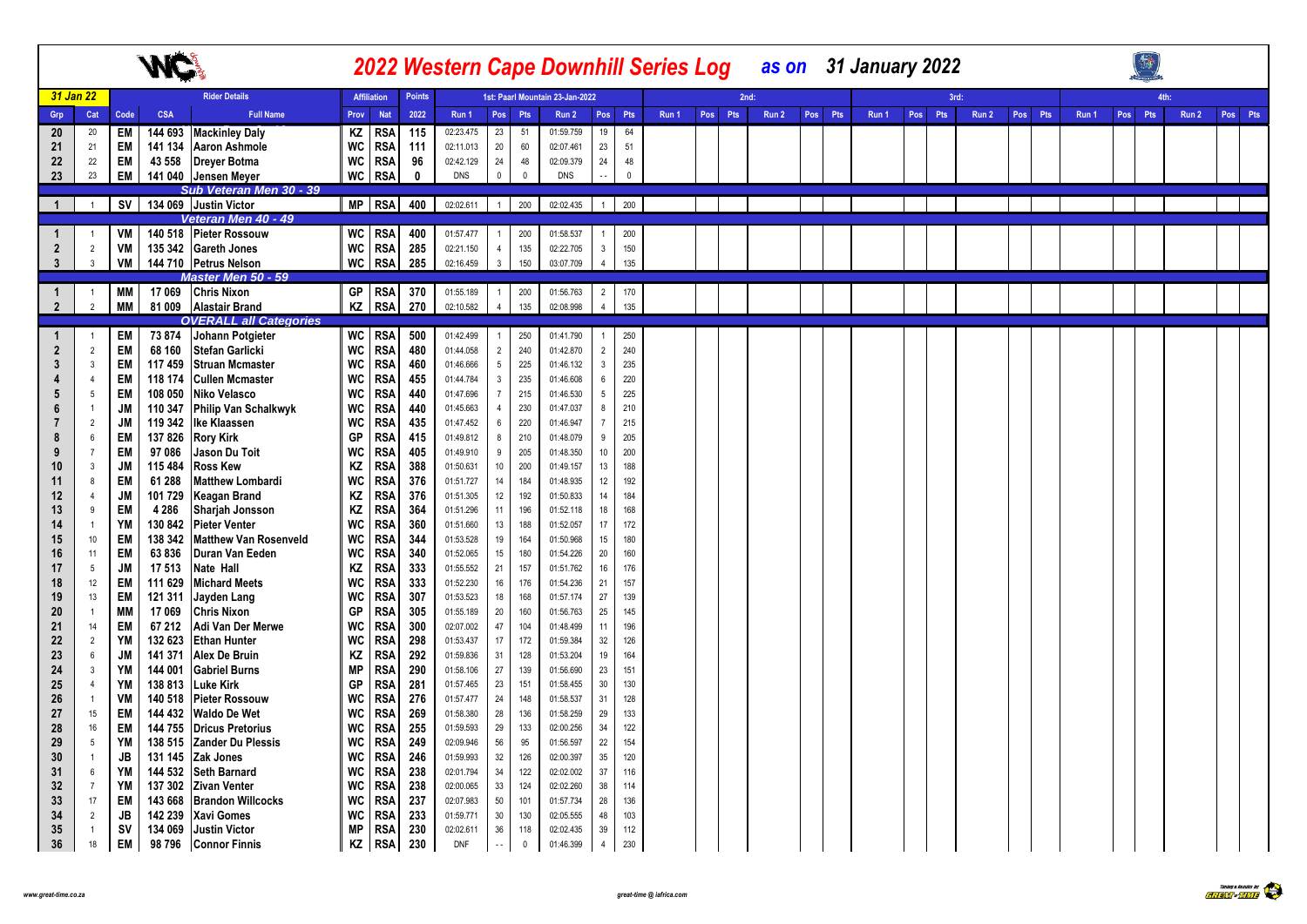|          |                       |                 |                    |                                                 |             |                          |               |                        |              |            |                                 |          |            | 2022 Western Cape Downhill Series Log |            | as on 31 January 2022 |         |       |            |       |         |       |                  |      |       |         |
|----------|-----------------------|-----------------|--------------------|-------------------------------------------------|-------------|--------------------------|---------------|------------------------|--------------|------------|---------------------------------|----------|------------|---------------------------------------|------------|-----------------------|---------|-------|------------|-------|---------|-------|------------------|------|-------|---------|
|          | 31 Jan 22             |                 |                    | <b>Rider Details</b>                            |             | <b>Affiliation</b>       | <b>Points</b> |                        |              |            | 1st: Paarl Mountain 23-Jan-2022 |          |            |                                       |            | 2nd:                  |         |       |            | 3rd:  |         |       |                  | 4th: |       |         |
| Grp      | Cat                   | Code            | CSA                | <b>Full Name</b>                                | <b>Prov</b> | <b>Nat</b>               | 2022          | Run 1                  | Pos          | Pts        | Run 2                           |          | Pos Pts    | Run 1                                 | Pos<br>Pts | Run 2                 | Pos Pts | Run 1 | Pos<br>Pts | Run 2 | Pos Pts | Run 1 | Pos <sup>1</sup> | Pts  | Run 2 | Pos Pts |
| 37       | 8                     | YM              | 139 063            | <b>Myndert Laubscher</b>                        | WC          | <b>RSA</b>               | 227           | 02:05.416              | 42           | 109        | 02:00.586                       | 36       | 118        |                                       |            |                       |         |       |            |       |         |       |                  |      |       |         |
| 38       | 9                     | YM              | 135 714            | Jordan Bridger                                  | WC          | <b>RSA</b>               | 226           | 02:02.610              | 35           | 120        | 02:04.805                       | 45       | 106        |                                       |            |                       |         |       |            |       |         |       |                  |      |       |         |
| 39       | $\mathbf{1}$          | EW              | 5387               | <b>Frances Du Toit</b>                          | WC          | <b>RSA</b>               | 224           | 02:02.963              | 37           | 116        | 02:04.118                       | 43       | 108        |                                       |            |                       |         |       |            |       |         |       |                  |      |       |         |
| 40       | $10$                  | YM              | 125 277            | <b>Fourie Van Wyk</b>                           | WC          | <b>RSA</b>               | 219           | 02:05.471              | 43           | 108        | 02:02.899                       | 40       | 111        |                                       |            |                       |         |       |            |       |         |       |                  |      |       |         |
| 41       | $\overline{2}$        | EW              | 5 3 5 9            | <b>Sabine Thies</b>                             | ΚZ          | RSA                      | 214           | 02:06.085              | 44           | 107        | 02:04.763                       | 44       | 107        |                                       |            |                       |         |       |            |       |         |       |                  |      |       |         |
| 42       | $\overline{7}$<br>8   | <b>JM</b>       | 141 505<br>135932  | <b>Dawid Bekker</b>                             | WC          | <b>RSA</b>               | 211           | 02:04.183              | $38\,$<br>46 | 114        | 02:07.114<br>02:05.058          | 54<br>46 | 97         |                                       |            |                       |         |       |            |       |         |       |                  |      |       |         |
| 43       | $\overline{1}$        | <b>JM</b><br>SB | 140 479            | <b>Blake Frodsham</b>                           | ΚZ<br>WC    | <b>RSA</b>               | 210<br>206    | 02:06.171<br>02:07.094 | 49           | 105<br>102 | 02:05.241                       | 47       | 105<br>104 |                                       |            |                       |         |       |            |       |         |       |                  |      |       |         |
| 44<br>45 | 11                    | <b>YM</b>       | 141 135            | Jackson Schliemann<br>Leo Ashmole               | WC          | <b>RSA</b><br>RSA        | 206           | 02:06.117              | 45           | 106        | 02:06.867                       | 51       | 100        |                                       |            |                       |         |       |            |       |         |       |                  |      |       |         |
| 46       | 12                    | <b>YM</b>       | 142 998            | <b>Daniel Fairbrother</b>                       | WC          | RSA                      | 205           | 02:05.060              | 40           | 111        | 02:08.203                       | 57       | 94         |                                       |            |                       |         |       |            |       |         |       |                  |      |       |         |
| 47       | 13                    | <b>YM</b>       | 141 288            | <b>Christian Mocke</b>                          | WC          | <b>RSA</b>               | 202           | 02:08.038              | 51           | 100        | 02:05.968                       | 49       | 102        |                                       |            |                       |         |       |            |       |         |       |                  |      |       |         |
| 48       | 19                    | EM              | 8 0 0 5            | <b>Chris Wolhuter</b>                           | WC          | <b>RSA</b>               | 196           | 02:09.533              | 54           | 97         | 02:07.029                       | 52       | 99         |                                       |            |                       |         |       |            |       |         |       |                  |      |       |         |
| 49       | 9                     | <b>JM</b>       | 17 512             | Liam Hall                                       | ΚZ          | RSA                      | 193           | 01:56.769              | 22           | 154        | 03:04.668                       | 112      | 39         |                                       |            |                       |         |       |            |       |         |       |                  |      |       |         |
| 50       | 14                    | YM              | 141 037            | Alexander Odendaal                              | WC          | <b>RSA</b>               | 191           | 02:09.660              | 55           | 96         | 02:07.564                       | 56       | 95         |                                       |            |                       |         |       |            |       |         |       |                  |      |       |         |
| 51       | 20                    | <b>EM</b>       | 144 693            | <b>Mackinley Daly</b>                           | ΚZ          | <b>RSA</b>               | 189           | 02:23.475              | 86           | 65         | 01:59.759                       | 33       | 124        |                                       |            |                       |         |       |            |       |         |       |                  |      |       |         |
| 52       | 21                    | <b>EM</b>       | 141 134            | <b>Aaron Ashmole</b>                            | WC          | RSA                      | 186           | 02:11.013              | 61           | 90         | 02:07.461                       | 55       | 96         |                                       |            |                       |         |       |            |       |         |       |                  |      |       |         |
| 53       | $\overline{2}$        | <b>MM</b>       | 81 009             | <b>Alastair Brand</b>                           | ΚZ          | <b>RSA</b>               | 184           | 02:10.582              | 59           | 92         | 02:08.998                       | 59       | 92         |                                       |            |                       |         |       |            |       |         |       |                  |      |       |         |
| 54       | $\overline{2}$        | SB              | 139 127            | <b>Heiko Basson</b>                             | <b>WC</b>   | <b>RSA</b>               | 181           | 02:12.155              | 63           | 88         | 02:08.279                       | 58       | 93         |                                       |            |                       |         |       |            |       |         |       |                  |      |       |         |
| 55       | $\mathbf{3}$          | EW              | 45 343             | Gina Nixon                                      | WC          | RSA                      | 181           | 02:10.485              | 58           | 93         | 02:10.659                       | 63       | 88         |                                       |            |                       |         |       |            |       |         |       |                  |      |       |         |
| 56       | 15                    | <b>YM</b>       | 142 378            | <b>Ezra Evans</b>                               | WC          | <b>RSA</b>               | 180           | 02:11.395              | 62           | 89         | 02:09.251                       | 60       | 91         |                                       |            |                       |         |       |            |       |         |       |                  |      |       |         |
| 57       | 16                    | YM              | 142 236            | <b>Noah Criticos</b>                            | WC          | <b>RSA</b>               | 179           | 02:10.078              | 57           | 94         | 02:11.737                       | 66       | 85         |                                       |            |                       |         |       |            |       |         |       |                  |      |       |         |
| 58       | $\overline{4}$        | EW              | 74 883             | Jessi Nixon                                     | WC          | RSA                      | 179           | 02:09.018              | 53           | 98         | 02:12.205                       | 70       | 81         |                                       |            |                       |         |       |            |       |         |       |                  |      |       |         |
| 59       | 17                    | YM              | 144 397            | <b>Coert Van Sandwyk</b>                        | WC          | <b>RSA</b>               | 174           | 02:10.706              | 60           | 91         | 02:11.942                       | 68       | 83         |                                       |            |                       |         |       |            |       |         |       |                  |      |       |         |
| 60       | 18                    | YM              | 138 618            | <b>Ross Swanevelder</b>                         | WC          | <b>RSA</b>               | 171           | 02:12.402              | 64           | 87         | 02:11.888                       | 67       | 84         |                                       |            |                       |         |       |            |       |         |       |                  |      |       |         |
| 61       | $\overline{1}$        | YW              | 143 558            | Danika Botha                                    | GP          | RSA                      | 170           | 02:13.019              | 67           | 84         | 02:11.734                       | 65       | 86         |                                       |            |                       |         |       |            |       |         |       |                  |      |       |         |
| 62       | $\mathbf{3}$          | SB              | 141 629            | <b>William Nelson</b>                           | WC          | <b>RSA</b>               | 163           | 02:14.456              | 70           | 81         | 02:12.014                       | 69       | 82         |                                       |            |                       |         |       |            |       |         |       |                  |      |       |         |
| 63       | $\overline{4}$        | SB              | 142 095            | <b>Luc Rossouw</b>                              | WC          | <b>RSA</b>               | 163           | 02:14.019              | 68           | 83         | 02:12.840                       | 71       | $80\,$     |                                       |            |                       |         |       |            |       |         |       |                  |      |       |         |
| 64<br>65 | 19<br>20              | YM<br>YM        | 142772<br>132 549  | <b>Louis Du Plessis</b><br><b>Marcel Fourie</b> | WC<br>WC    | RSA<br><b>RSA</b>        | 161<br>152    | 02:14.416              | 69<br>$77\,$ | 82<br>74   | 02:13.202                       | 72<br>73 | 79<br>78   |                                       |            |                       |         |       |            |       |         |       |                  |      |       |         |
| 66       | 21                    | YM              | 142 510            | <b>Reagan Bristow Gomes</b>                     | GP          | <b>RSA</b>               | 152           | 02:17.284<br>02:14.862 | 73           | 78         | 02:13.516<br>02:16.812          | 77       | 74         |                                       |            |                       |         |       |            |       |         |       |                  |      |       |         |
| 67       | 22                    | YM              | 126 059            | <b>Scott Meredith</b>                           | WC          | RSA                      | 148           | 02:17.037              | 76           | 75         | 02:17.422                       | 78       | 73         |                                       |            |                       |         |       |            |       |         |       |                  |      |       |         |
| 68       | $\mathbf{3}$          | <b>JB</b>       | 141 015            | <b>Jack Schoonraad</b>                          | WC          | <b>RSA</b>               | 147           | 02:20.139              | 81           | 70         | 02:14.762                       | 74       | 77         |                                       |            |                       |         |       |            |       |         |       |                  |      |       |         |
| 69       | 23                    | YM              | 143 508            | <b>Connor Taylor</b>                            | GP          | RSA                      | 143           | 02:14.755              | 72           | 79         | 02:24.323                       | 87       | 64         |                                       |            |                       |         |       |            |       |         |       |                  |      |       |         |
| 70       | $\overline{4}$        | JB              | 143 512            | <b>Daniel Uys</b>                               | ΚZ          | RSA                      | 142           | 02:15.088              | 74           | 77         | 02:23.972                       | 86       | 65         |                                       |            |                       |         |       |            |       |         |       |                  |      |       |         |
| 71       | $5\phantom{.0}$       | <b>SB</b>       | 138 506            | Jonah Gray                                      | WC          | <b>RSA</b>               | 141           | 02:19.698              | 80           | 71         | 02:22.300                       | 81       | 70         |                                       |            |                       |         |       |            |       |         |       |                  |      |       |         |
| 72       | $5\phantom{.0}$       | JB              | 144 741            | <b>Hector Hewetson</b>                          | WC          | <b>RSA</b>               | 137           | 02:22.732              | 85           | 66         | 02:22.165                       | 80       | 71         |                                       |            |                       |         |       |            |       |         |       |                  |      |       |         |
| 73       | 22                    | <b>EM</b>       | 43 558             | <b>Dreyer Botma</b>                             | <b>WC</b>   | <b>RSA</b>               | 136           | 02:42.129              | 105          | 46         | 02:09.379                       | 61       | 90         |                                       |            |                       |         |       |            |       |         |       |                  |      |       |         |
| 74       | $\overline{2}$        | VM              | 135 342            | <b>Gareth Jones</b>                             | WC          | RSA                      | 136           | 02:21.150              | 82           | 69         | 02:22.705                       | 84       | 67         |                                       |            |                       |         |       |            |       |         |       |                  |      |       |         |
| 75       | 24                    | YM              | 143 766            | <b>Noah Fourie</b>                              | WC          | <b>RSA</b>               | 135           | 02:25.290              | 88           | 63         | 02:18.283                       | 79       | 72         |                                       |            |                       |         |       |            |       |         |       |                  |      |       |         |
| 76       | 25                    | <b>YM</b>       | 144 651            | <b>Adriaan De Waard</b>                         | WC          | <b>RSA</b>               | 132           | 02:17.556              | 78           | 73         | 02:27.781                       | 92       | 59         |                                       |            |                       |         |       |            |       |         |       |                  |      |       |         |
| 77       | 6                     | JB              | 144 736            | <b>Keagan Ballard</b>                           | WC          | RSA                      | 131           | 02:25.304              | 89           | 62         | 02:22.513                       | 82       | 69         |                                       |            |                       |         |       |            |       |         |       |                  |      |       |         |
| 78       | $\overline{7}$        | JB              | 132 624            | Jadon Hunter                                    | WC          | <b>RSA</b>               | 130           | 02:24.708              | 87           | 64         | 02:23.626                       | 85       | 66         |                                       |            |                       |         |       |            |       |         |       |                  |      |       |         |
| 79       | 8                     | <b>JB</b>       | 144 575            | <b>Robert Keet</b>                              | WC          | <b>RSA</b>               | 123           | 02:21.750              | 83           | 68         | 02:30.745                       | 96       | 55         |                                       |            |                       |         |       |            |       |         |       |                  |      |       |         |
| 80       | 26                    | YM              | 142 563            | Christopher Jansen Van Rensh WC                 |             | <b>RSA</b>               | 121           | 02:28.716              | 93           | 58         | 02:25.602                       | 88       | 63         |                                       |            |                       |         |       |            |       |         |       |                  |      |       |         |
| 81       | $6\phantom{.0}$<br>27 | SB<br><b>YM</b> | 142 464<br>144 374 | <b>Maxime Menage</b><br>Jack Brookstein         | WC          | <b>RSA</b>               | 121<br>121    | 02:27.639<br>02:26.663 | 91<br>90     | 60<br>61   | 02:25.750<br>02:26.528          | 90<br>91 | 61<br>60   |                                       |            |                       |         |       |            |       |         |       |                  |      |       |         |
| 82<br>83 | 28                    | YM              | 138 489            | <b>Pierre Grobbelaar</b>                        | WC<br>WC    | <b>RSA</b><br><b>RSA</b> | 118           | 02:29.805              | 95           | 56         | 02:25.684                       | 89       | 62         |                                       |            |                       |         |       |            |       |         |       |                  |      |       |         |
| 84       | 29                    | YM              | 143 802            | Marnu Van Sandwyk                               | WC          | <b>RSA</b>               | 117           | 02:27.884              | 92           | 59         | 02:27.801                       | 93       | 58         |                                       |            |                       |         |       |            |       |         |       |                  |      |       |         |
| 85       | $\mathbf{3}$          | VM              |                    | 144 710 Petrus Nelson                           | WC          | <b>RSA</b>               | 114           | 02:16.459              | 75           | 76         | 03:07.709                       | 113      | 38         |                                       |            |                       |         |       |            |       |         |       |                  |      |       |         |
| 86       | $7\overline{ }$       | <b>SB</b>       |                    | 139 082 Lian De Jager                           |             | WC RSA                   | 112           | 02:30.196              | 96           | 55         | 02:29.330                       | 94       | 57         |                                       |            |                       |         |       |            |       |         |       |                  |      |       |         |